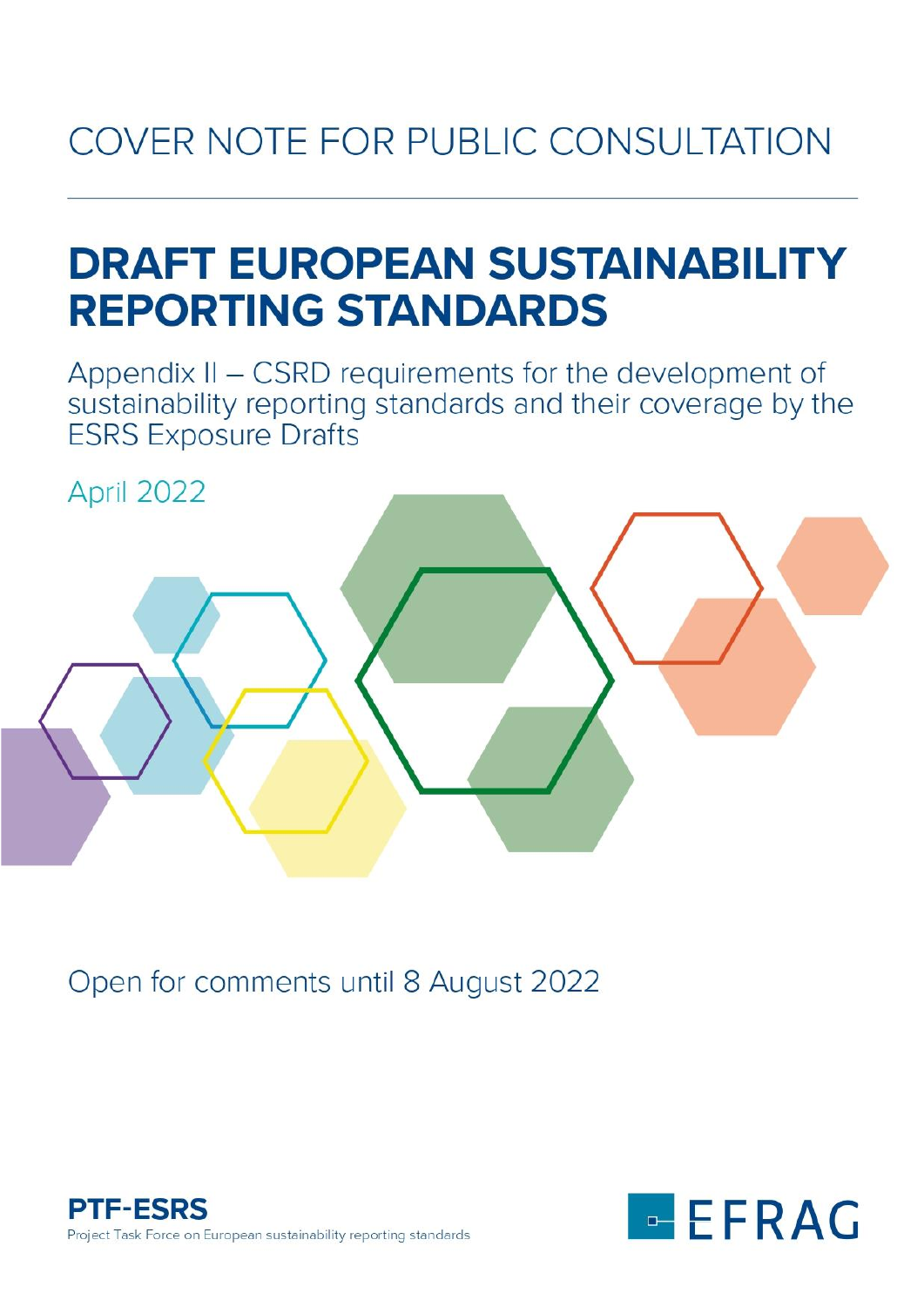# **EFRAG Public consultation on ESRS Exposure Drafts**

# **Appendix II – CSRD requirements for standard setting and their coverage by the ESRS Exposure Drafts**

- 1. First part of the appendix highlights the CSRD provisions that frame the standard-setting work of the Commission and therefore its technical advisor, EFRAG.
- 2. Second part of the appendix maps how these CSRD provisions are addressed by the ESRS Exposure Drafts.

# **1. CSRD requirements for ESRS standard setting**

- 3. Article 1 of the April 2021 CSRD proposal prescribes amendments to some of the Accounting Directive provisions relating to sustainability reporting as well as additions to the existing Accounting Directive provisions. Doing so, article 1 lays out the expectations in terms of standard-setting process, in the following manner:
	- amendment of Article 19a on sustainability reporting, defines **what sustainability information shall contain** – especially article 19a paragraph 2.
	- added article 19b on sustainability reporting standards defines
		- o **how and when the Commission shall adopt the sustainability reporting standards** (article 19b paragraph 1)
		- o **what sustainability subject matter sustainability reporting standards shall cover** (article 19b paragraph 2), and
		- $\circ$  the existing European texts and international initiatives that shall be taken account of when drafting and then adopting the standards (article 19b paragraph 3)
	- added article 19c on sustainability reporting standards for SMEs defines the requirements for SME-specific standards and when the Commission shall adopt them
	- added article 19d on single electronic reporting format prescribes reporting entities to submit their sustainability report in a specific digital format, requiring the sustainability reporting standards to consider this constraint in the definition of the disclosure requirements.

*Article 1*

#### *Amendments to Directive 2013/34/EU*

*Directive 2013/34/EU is amended as follows:* 

(3) Article 19a is replaced by the following

Article 19a

## **Sustainability Reporting**

*1. Large undertakings and, as of 1 January 2026, small and medium-sized undertakings which are undertakings referred to in Article 2, point (1), point (a), shall include in the management* 

*EFRAG Public consultation on draft ESRS Appendix II – CSRD requirements*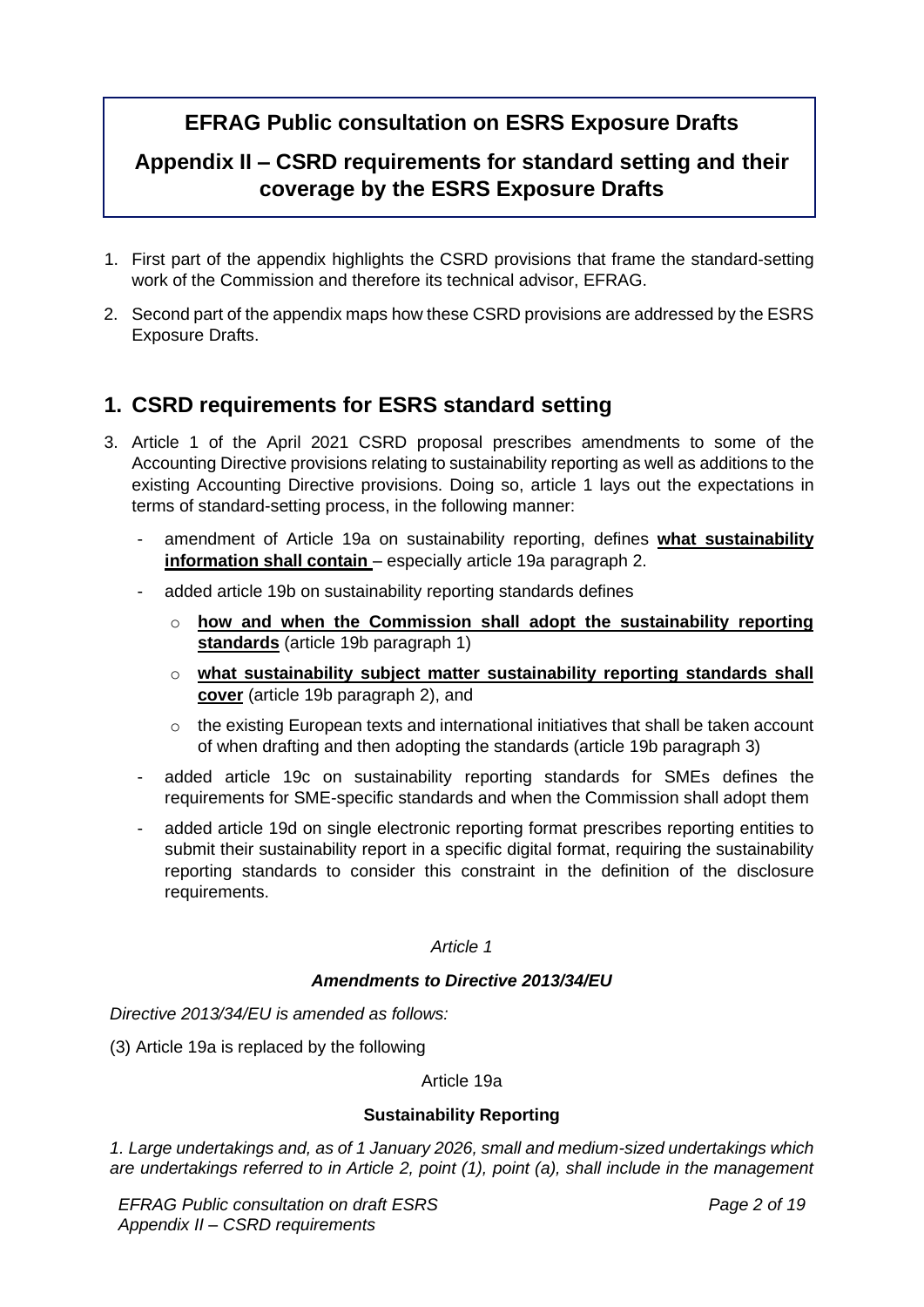*report information necessary to understand the undertaking's impacts on sustainability matters, and information necessary to understand how sustainability matters affect the undertaking's development, performance and position.*

- *2. The information referred to in paragraph 1 shall contain in particular:*
- *(a) a brief description of the undertaking's business model and strategy, including:* 
	- *(i) the resilience of the undertaking's business model and strategy to risks related to sustainability matters;*
	- *(ii) the opportunities for the undertaking related to sustainability matters;*
	- *(iii) the plans of the undertaking to ensure that its business model and strategy are compatible with the transition to a sustainable economy and with the limiting of global warming to 1.5 °C in line with the Paris Agreement;*
	- *(iv) how the undertaking's business model and strategy take account of the interests of the undertaking's stakeholders and of the impacts of the undertaking on sustainability matters;*
	- *(v) how the undertaking's strategy has been implemented with regard to sustainability matters;*
	- *(b) a description of the targets related to sustainability matters set by the undertaking and of the progress the undertaking has made towards achieving those targets;*
	- *(c) a description of the role of the administrative, management and supervisory bodies with regard to sustainability matters;*
	- *(d) a description of the undertaking's policies in relation to sustainability matters;*
	- *(e) a description of:* 
		- *(i) the due diligence process implemented with regard to sustainability matters;*
		- *(ii) the principal actual or potential adverse impacts connected with the undertaking's value chain, including its own operations, its products and services, its business relationships and its supply chain;*
		- *(iii) any actions taken, and the result of such actions, to prevent, mitigate or remediate actual or potential adverse impacts;*
	- *(f) a description of the principal risks to the undertaking related to sustainability matters, including the undertaking's principal dependencies on such matters, and how the undertaking manages those risks;*
	- *(g) indicators relevant to the disclosures referred to in points (a) to (f).*

*Undertakings shall also disclose information on intangibles, including information on intellectual, human, and social and relationship capital.* 

*Undertakings shall report the process carried out to identify the information that they have included in the management report in accordance with paragraph 1 and in this process they shall take account of short, medium and long-term horizons.*

*3. The information referred to in paragraphs 1 and 2 shall contain forward-looking and retrospective information, and qualitative and quantitative information.* 

*Where appropriate, the information referred to in paragraphs 1 and 2 shall contain information about the undertaking's value chain, including the undertaking's own operations, products and services, its business relationships and its supply chain.*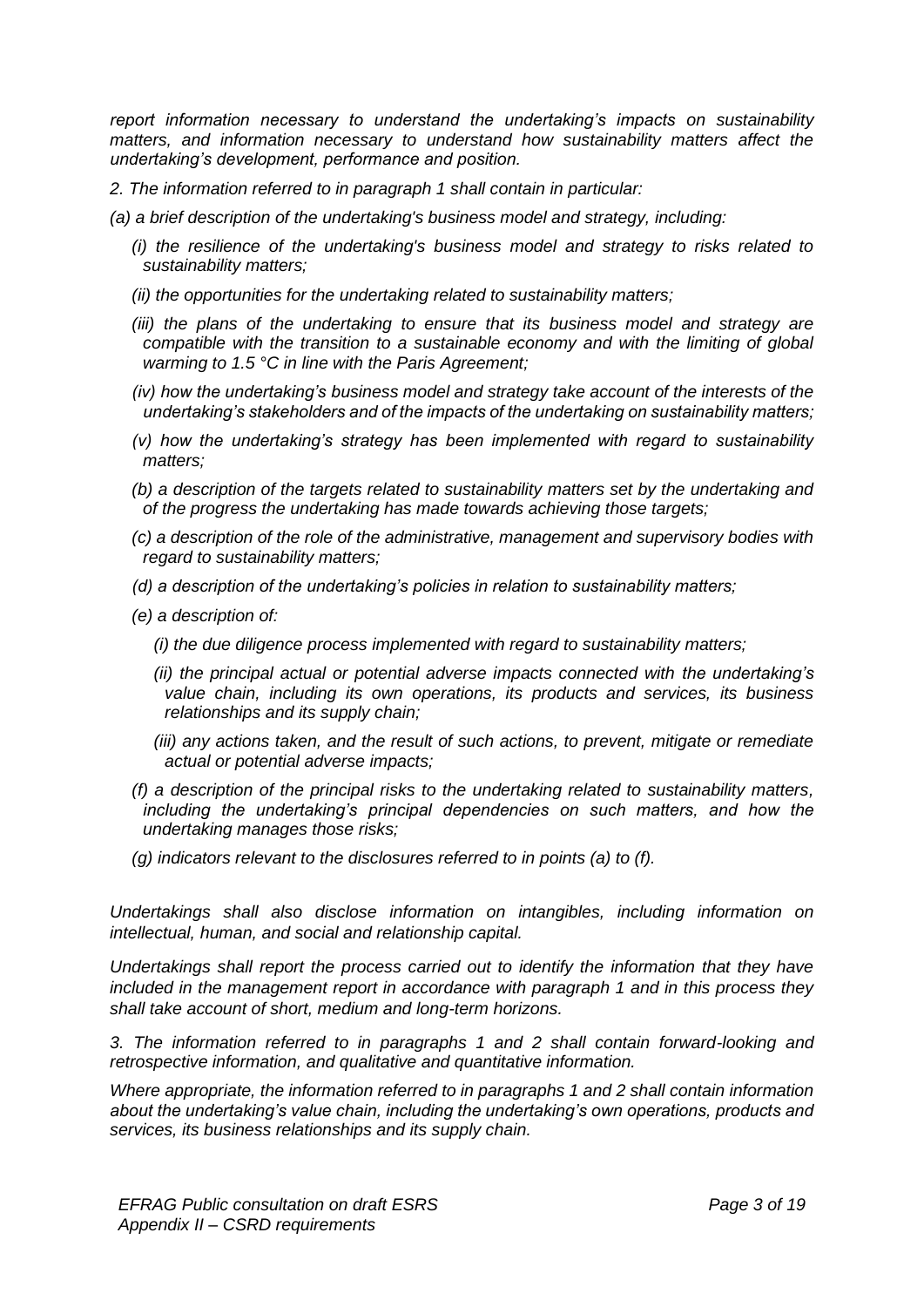*Where appropriate, the information referred to in paragraphs 1 and 2 shall also contain references to, and additional explanations of, other information included in the management report in accordance with Article 19 and amounts reported in the annual financial statements.* 

*Member States may allow information relating to impending developments or matters in the course of negotiation to be omitted in exceptional cases where, in the duly justified opinion of the members of the administrative, management and supervisory bodies, acting within the competences assigned to them by national law and having collective responsibility for that opinion, the disclosure of such information would be seriously prejudicial to the commercial position of the undertaking, provided that such omission does not prevent a fair and balanced under-standing of the undertaking's development, performance, position and impact of its activity.*

*4. Undertakings shall report the information referred to in paragraphs 1 to 3 in accordance with the sustainability reporting standards referred to in Article 19b.* 

*5. By way of derogation from Article 19a, paragraphs 1 to 4, small and medium sized undertakings referred to in Article 2, point (1), point (a), may report in accordance with the sustainability reporting standards for small and medium sized undertakings referred to in Article 19c.*

*(…)*

#### *Article 19b*

#### *Sustainability reporting standards*

*1. The Commission shall adopt delegated acts in accordance with Article 49 to provide for sustainability reporting standards. Those sustainability reporting standards shall specify the information that undertakings are to report in accordance with Articles 19a and 29a and, where relevant, shall specify the structure in which that information shall be reported. In particular:* 

*(a) by 31 October 2022, the Commission shall adopt delegated acts specifying the information that undertakings are to report in accordance with paragraphs 1 and 2 of Article 19a, and at least specifying information corresponding to the needs of financial market participants subject to the disclosure obligations of Regulation (EU) 2019/2088.* 

*(b) by 31 October 2023, the Commission shall adopt delegated acts specifying:* 

*(i) complementary information that undertakings shall report with regard to the sustainability matters and reporting areas listed in Article 19a(2), where necessary;* 

*(ii) information that undertakings shall report that is specific to the sector in which they operate.* 

*The Commission shall, at least every three years after its date of application, review any delegated act adopted pursuant to this Article, taking into consideration the technical advice of the European Financial Reporting Advisory Group (EFRAG), and where necessary shall amend such delegated act to take into account relevant developments, including developments with regard to international standards.*

*2. The sustainability reporting standards referred to in paragraph 1 shall require that the information to be reported is understandable, relevant, representative, verifiable, comparable, and is represented in a faithful manner.* 

*The sustainability reporting standards shall, taking into account the subject matter of a particular standard:*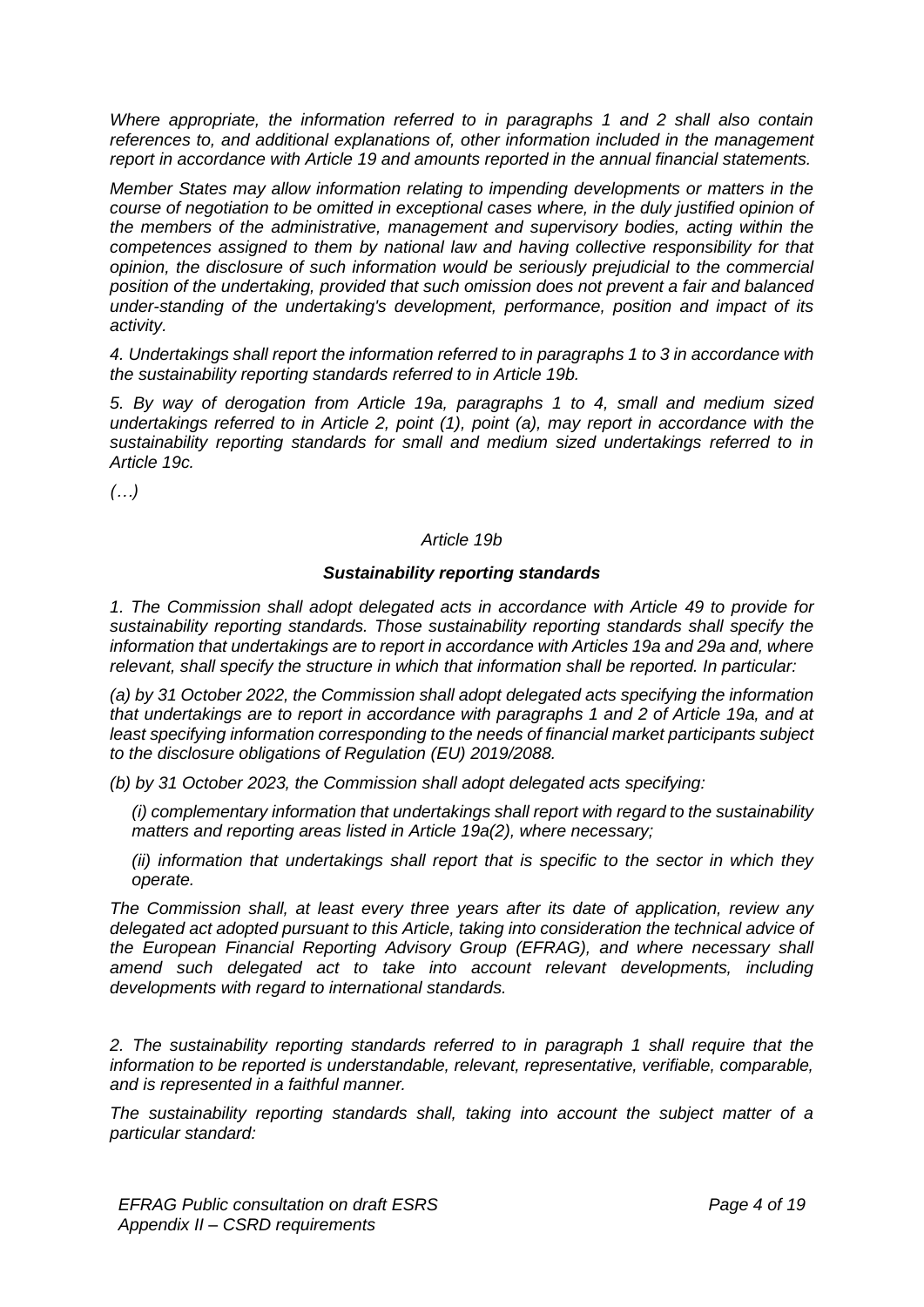- *(a) specify the information that undertakings are to disclose about environmental factors, including information about:* 
	- *(i) climate change mitigation;*
	- *(ii) climate change adaptation;*
	- *(iii) water and marine resources;*
	- *(iv) resource use and circular economy;*
	- *(v) pollution;*
	- *(vi) biodiversity and ecosystems;*
- *(b) specify the information that undertakings are to disclose about social factors, including information about:*

*(i) equal opportunities for all, including gender equality and equal pay for equal work, training and skills development, and employment and inclusion of people with disabilities;* 

*(ii) working conditions, including secure and adaptable employment, wages, social dialogue, collective bargaining and the involvement of workers, work-life balance, and a healthy, safe and well-adapted work environment;* 

*(iii)* respect for the human rights, fundamental freedoms, democratic principles and *standards established in the International Bill of Human Rights and other core UN human rights conventions, the International Labour Organization's Declaration on Fundamental Principles and Rights at Work and the ILO fundamental conventions and the Charter of Fundamental Rights of the European Union.* 

*(c) specify the information that undertakings are to disclose about governance factors, including information about:* 

*(i) the role of the undertaking's administrative, management and supervisory bodies, including with regard to sustainability matters, and their composition;* 

*(ii) business ethics and corporate culture, including anti-corruption and anti-bribery;* 

*(iii) political engagements of the undertaking, including its lobbying activities;* 

*(iv) the management and quality of relationships with business partners, including payment practices;* 

*(v) the undertaking's internal control and risk management systems, including in relation to the undertaking's reporting process.*

*3. When adopting delegated acts pursuant to paragraph 1, the Commission shall take account of:* 

- *(a) the work of global standard-setting initiatives for sustainability reporting, and existing standards and frameworks for natural capital accounting, responsible business conduct, corporate social responsibility, and sustainable development;*
- *(b) the information that financial market participants need to comply with their disclosure obligations laid down in Regulation (EU) 2019/2088 and the delegated acts adopted pursuant to that Regulation;*
- *(c) the criteria set out in the delegated acts adopted pursuant to Regulation (EU) 2020/852;*
- *(d) the disclosure requirements applicable to benchmarks administrators in the benchmark statement and in the benchmark methodology and the minimum standards for the construction of EU Climate Transition Benchmarks and EU Paris-aligned Benchmarks in accordance with Commission Delegated Regulations (EU) 2020/1816\*8, (EU) 2020/1817 and (EU) 2020/1818;*

*EFRAG Public consultation on draft ESRS Appendix II – CSRD requirements*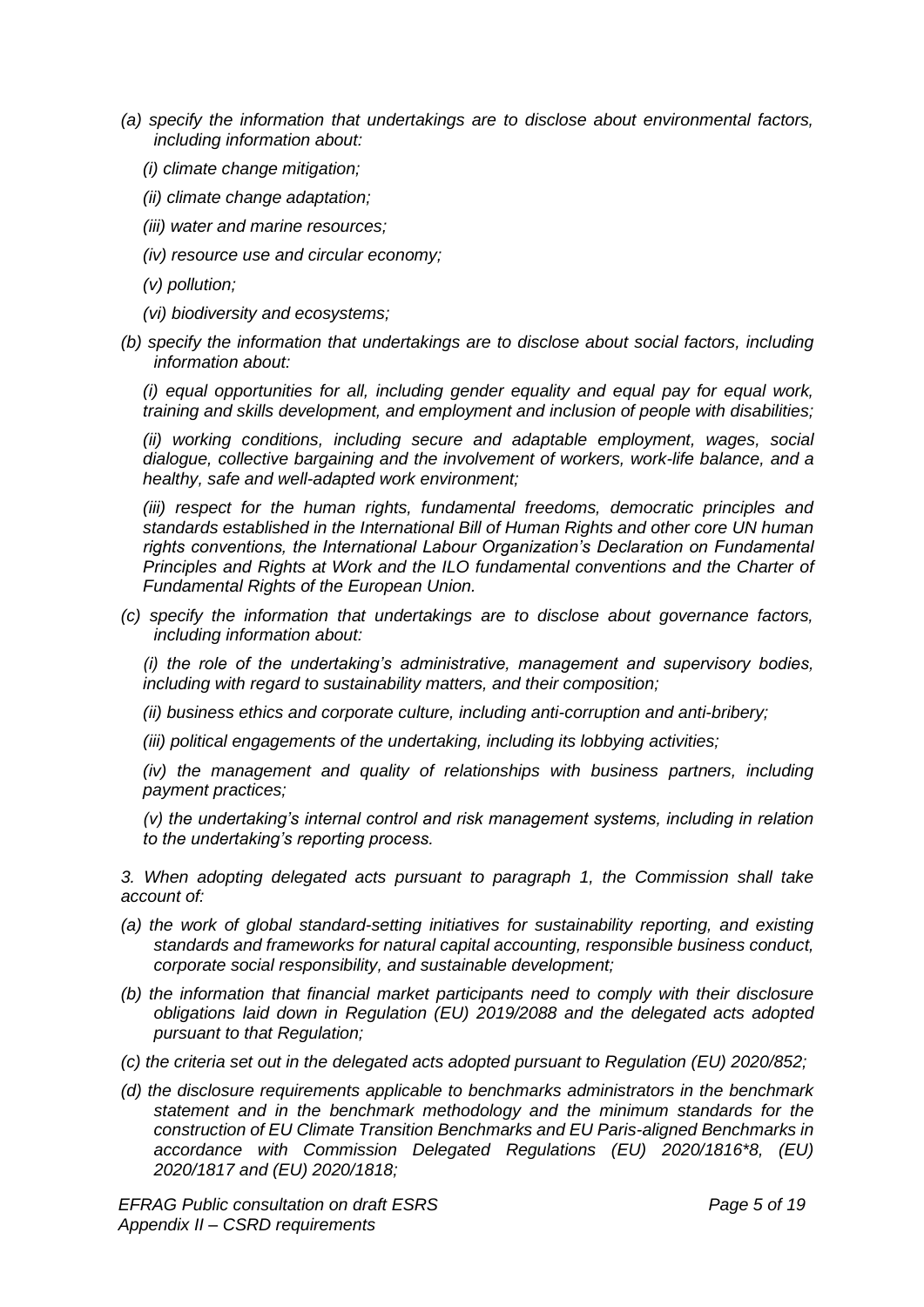- *(e) the disclosures specified in the implementing acts adopted pursuant to Article 434a of Regulation (EU) No 575/2013;*
- *(f) Commission Recommendation 2013/179/EU;*
- *(g) Directive 2003/87/EC of the European Parliament and of the Council;*
- *(h) Regulation (EC) No 1221/2009 of the European Parliament and of the Council.*

## *Article 19c*

## *Sustainability reporting standards for SMEs*

*The Commission shall adopt delegated acts in accordance with Article 49 to provide for sustainability reporting standards proportionate to the capacities and characteristics of small and medium-sized undertakings. Those sustainability reporting standards shall specify which information referred to in Articles 19a and 29a small and medium-sized undertakings referred to in Article 2, point (1)(a) shall report. They shall take into account the criteria set out in Article 19b, paragraphs 2 and 3. They shall also, where relevant, specify the structure in which that information shall be reported.* 

*The Commission shall adopt those delegated acts at the latest by 31 October 2023.*

## *Article 19d*

## *Single electronic reporting format*

*1. Undertakings subject to Article 19a shall prepare their financial statements and their management report in a single electronic reporting format in accordance with Article 3 of Commission Delegated Regulation (EU) 2019/815\*15 and shall mark-up their sustainability reporting, including the disclosures laid down in Article 8 of Regulation (EU) 2020/852, in accordance with that Delegated Regulation.*

*(…)*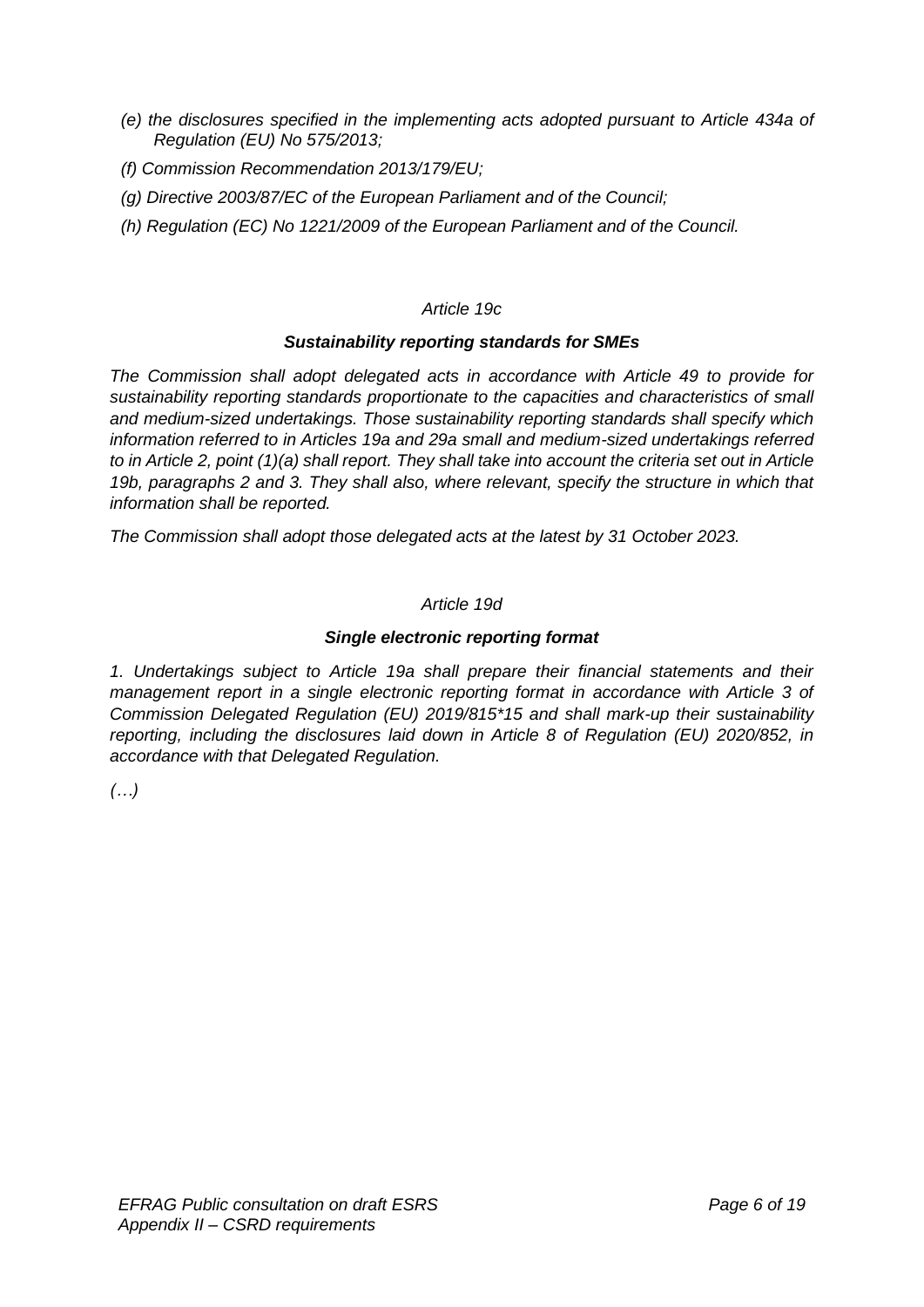# **2. Coverage of CSRD requirements by ESRS Exposure Drafts**

| <b>CSRD</b>                                                                                                                                                                                                                                                                                                                                                                                                                             | <b>Standard</b><br><b>Reference</b>                                         | <b>Related chapter /</b><br><b>DRs</b>                                 |
|-----------------------------------------------------------------------------------------------------------------------------------------------------------------------------------------------------------------------------------------------------------------------------------------------------------------------------------------------------------------------------------------------------------------------------------------|-----------------------------------------------------------------------------|------------------------------------------------------------------------|
| <b>Article 19a - Sustainability Reporting</b>                                                                                                                                                                                                                                                                                                                                                                                           |                                                                             |                                                                        |
| Large undertakings and, as of 1 January 2026, small and medium-sized undertakings which<br>are undertakings referred to in Article 2, point (1), point (a), shall include in the management<br>report information necessary to understand the undertaking's impacts on sustainability<br>matters, and information necessary to understand how sustainability matters affect the<br>undertaking's development, performance and position. | $ESRS1 -$<br>General principles                                             | Objective                                                              |
| The information referred to in paragraph 1 shall contain in particular:<br>$2 -$                                                                                                                                                                                                                                                                                                                                                        |                                                                             |                                                                        |
| (a) a brief description of the undertaking's business model and strategy, including:                                                                                                                                                                                                                                                                                                                                                    | ESRS $2-$<br>General, strategy,<br>governance and materiality<br>assessment | DR 2-SBM $1 -$<br>Overview of strategy<br>and business model           |
| (i) the resilience of the undertaking's business model and strategy to risks related to<br>sustainability matters;                                                                                                                                                                                                                                                                                                                      |                                                                             | DR 2-SBM $4 -$ Risks<br>and opportunities<br>related to sustainability |
| (ii) the opportunities for the undertaking related to sustainability matters;                                                                                                                                                                                                                                                                                                                                                           |                                                                             | matters                                                                |
| (iii) the plans of the undertaking to ensure that its business model and strategy are<br>compatible with the transition to a sustainable economy and with the limiting of global<br>warming to 1.5 °C in line with the Paris Agreement;                                                                                                                                                                                                 | ESRS E1 - Climate change                                                    | DR $E1-1 -$ Transition<br>plan for climate change<br>mitigation        |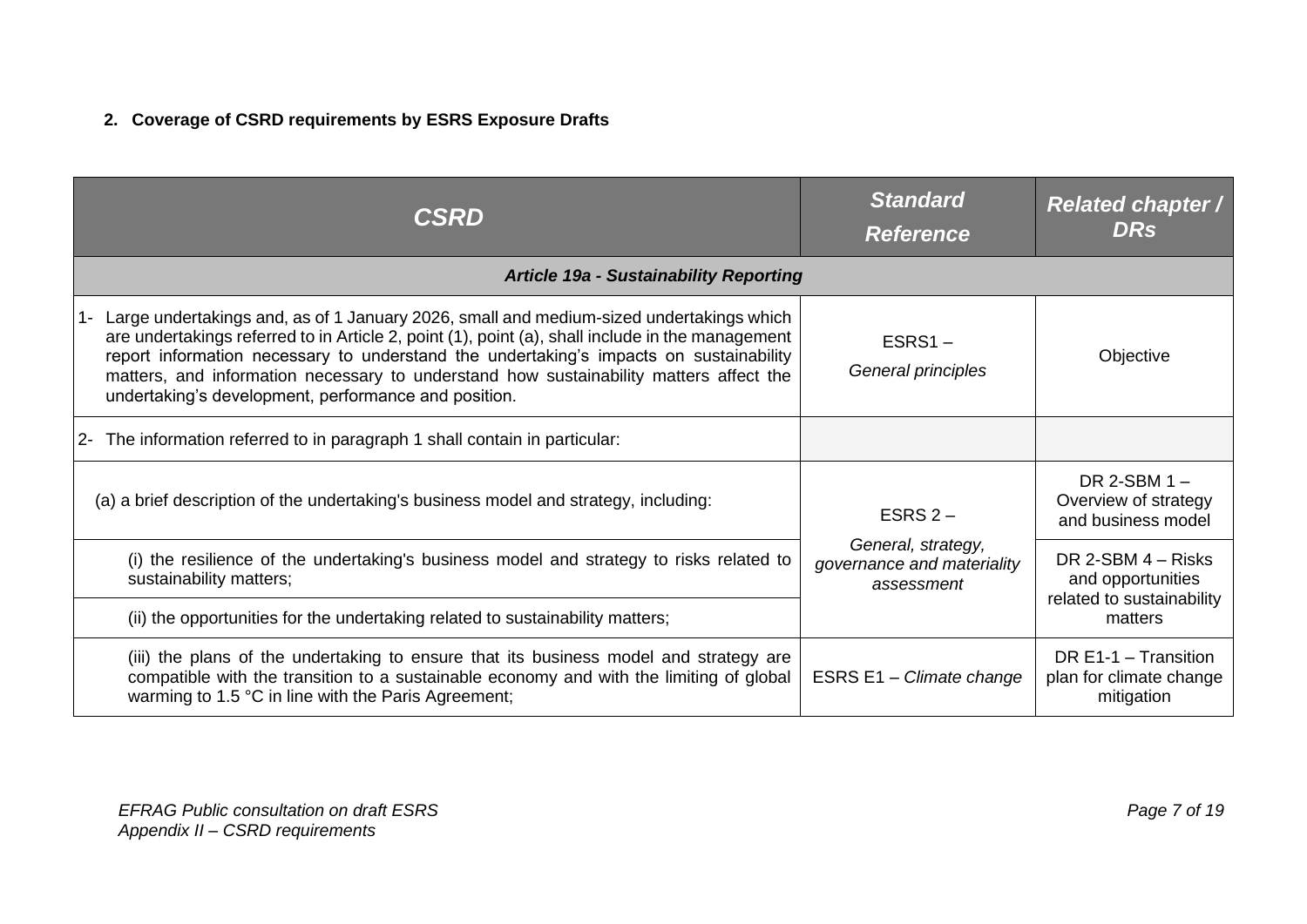| <b>CSRD</b>                                                                                                                                                                                | <b>Standard</b><br><b>Reference</b>                                         | <b>Related chapter /</b><br><b>DRs</b>                                                                             |
|--------------------------------------------------------------------------------------------------------------------------------------------------------------------------------------------|-----------------------------------------------------------------------------|--------------------------------------------------------------------------------------------------------------------|
| <b>Article 19a - Sustainability Reporting</b>                                                                                                                                              |                                                                             |                                                                                                                    |
| (iv) how the undertaking's business model and strategy take account of the interests of the<br>undertaking's stakeholders and of the impacts of the undertaking on sustainability matters; | ESRS $2-$<br>General, strategy,<br>governance and materiality<br>assessment | DR 2-SBM 2 - Views,<br>interests and<br>expectations of<br>stakeholders                                            |
| (v) how the undertaking's strategy has been implemented with regard to sustainability<br>matters;                                                                                          |                                                                             | DR $2-$ SBM $3-$ Impacts<br>related to sustainability<br>matters                                                   |
| (b) a description of the targets related to sustainability matters set by the undertaking and of<br>the progress the undertaking has made towards achieving those targets;                 | $ESRS1 -$<br>General principles                                             | DP $1-2$ – on targets,<br>progress and tracking<br>effectiveness<br>and<br>All related DRs in<br>topical standards |
| (c) a description of the role of the administrative, management and supervisory bodies with<br>regard to sustainability matters;                                                           | ESRS $2-$<br>General, strategy,<br>governance and materiality<br>assessment | DR 2-GOV1 - Roles<br>and responsibilities of<br>governance bodies                                                  |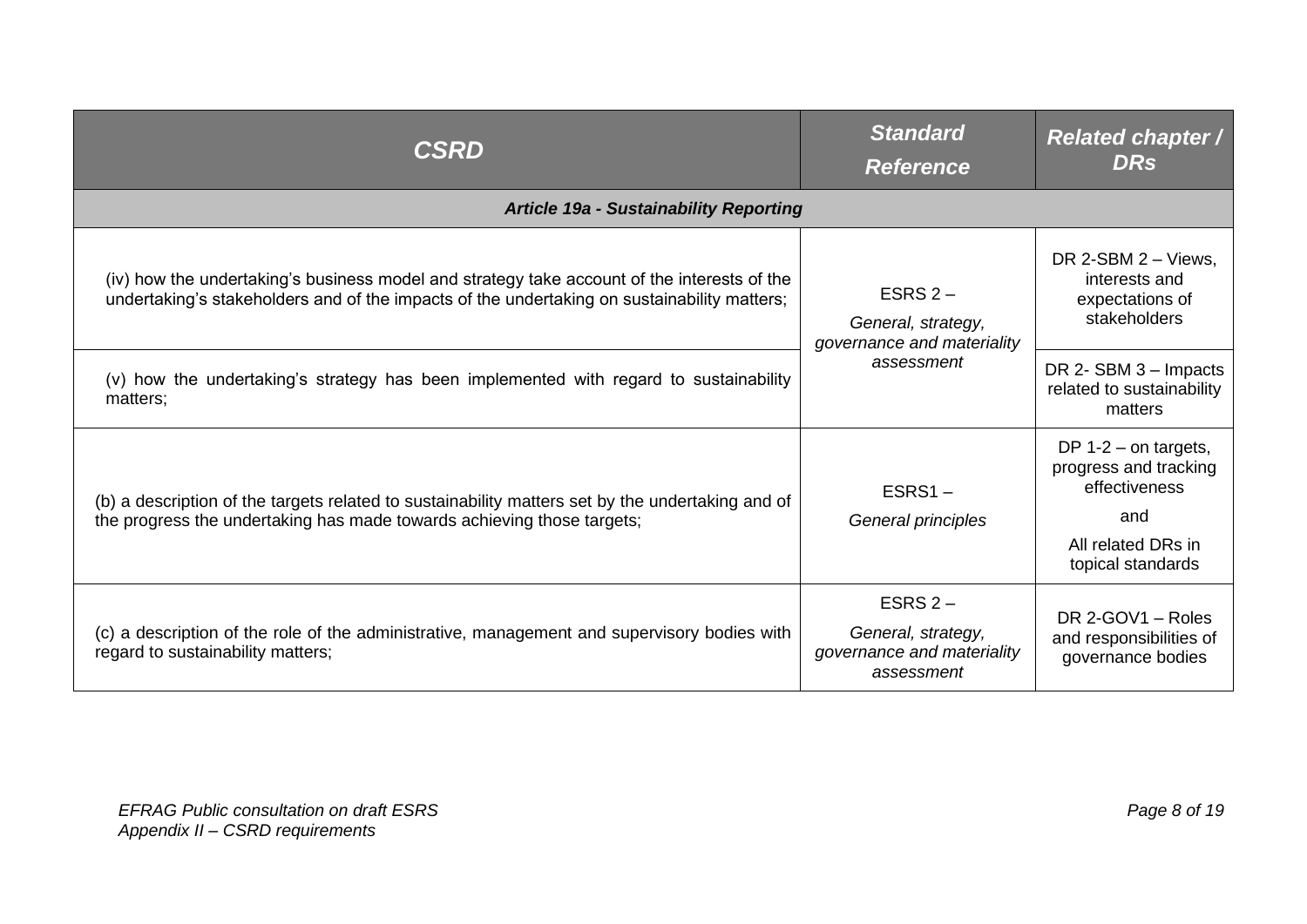| <b>CSRD</b>                                                                                                                                                                                                          | <b>Standard</b><br><b>Reference</b>                                         | <b>Related chapter /</b><br><b>DRs</b>                                                                                                |
|----------------------------------------------------------------------------------------------------------------------------------------------------------------------------------------------------------------------|-----------------------------------------------------------------------------|---------------------------------------------------------------------------------------------------------------------------------------|
| <b>Article 19a - Sustainability Reporting</b>                                                                                                                                                                        |                                                                             |                                                                                                                                       |
| (d) a description of the undertaking's policies in relation to sustainability matters;                                                                                                                               | $ESRS1 -$<br>General principles                                             | DP $1-1$ – on policies<br>adopted to manage<br>material sustainability<br>matters<br>and<br>All related DRs in topical<br>standards   |
| (e) a description of:                                                                                                                                                                                                |                                                                             |                                                                                                                                       |
| (i) the due diligence process implemented with regard to sustainability matters;                                                                                                                                     | ESRS $2-$<br>General, strategy,<br>governance and materiality<br>assessment | DR 2-IRO $1 -$<br>Description of the<br>processes to identify<br>material sustainability<br>impacts, risks and<br>opportunities       |
| (ii) the principal actual or potential adverse impacts connected with the undertaking's value<br>chain, including its own operations, its products and services, its business relationships and<br>its supply chain; |                                                                             | DR 2-IRO 2 and 3 -<br>Outcome of the<br>undertaking's assessment<br>of material sustainability<br>impacts, risks and<br>opportunities |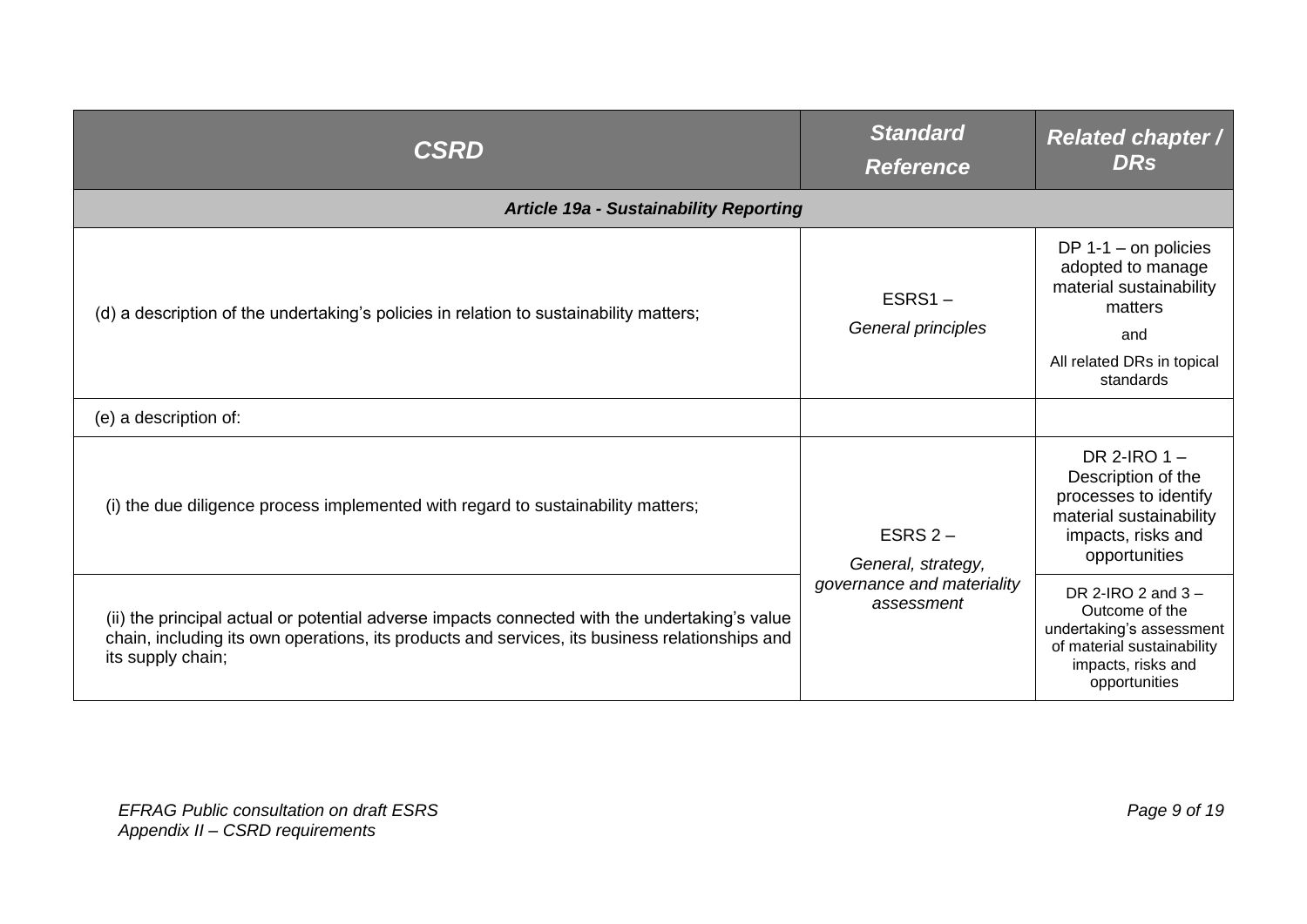| CSRD                                                                                                                                                                                                                                                     | <b>Standard</b><br><b>Reference</b>                                         | <b>Related chapter /</b><br><b>DRs</b>                                                                                                         |
|----------------------------------------------------------------------------------------------------------------------------------------------------------------------------------------------------------------------------------------------------------|-----------------------------------------------------------------------------|------------------------------------------------------------------------------------------------------------------------------------------------|
| <b>Article 19a - Sustainability Reporting</b>                                                                                                                                                                                                            |                                                                             |                                                                                                                                                |
| (iii) any actions taken, and the result of such actions, to prevent, mitigate or remediate actual<br>or potential adverse impacts;                                                                                                                       | ESRS $1 -$<br>General principles                                            | DP $1-3$ – Actions,<br>action plans and<br>resources in relations<br>to policies and targets<br>And<br>All related DRs in<br>topical standards |
| (f) a description of the principal risks to the undertaking related to sustainability matters,<br>including the undertaking's principal dependencies on such matters, and how the undertaking<br>manages those risks;                                    | ESRS $2-$<br>General, strategy,<br>governance and materiality<br>assessment | DR 2-IRO 2 and $3 -$<br>Outcome of the<br>undertaking's assessment<br>of material sustainability<br>impacts, risks and<br>opportunities        |
| (g) indicators relevant to the disclosures referred to in points (a) to (f).                                                                                                                                                                             | See above reference for points (a) to (f)                                   |                                                                                                                                                |
| Undertakings shall also disclose information on intangibles, including information on<br>intellectual, human, and social and relationship capital.                                                                                                       | Embedded throughout all topical standards Disclosure<br>Requirements        |                                                                                                                                                |
| Undertakings shall report the process carried out to identify the information that they have<br>included in the management report in accordance with paragraph 1 and in this process they<br>shall take account of short, medium and long-term horizons. | ESRS $2-$<br>General, strategy,<br>governance and materiality<br>assessment | DR 2-IRO $1 -$<br>Description of the<br>processes to identify<br>material sustainability<br>impacts, risks and<br>opportunities                |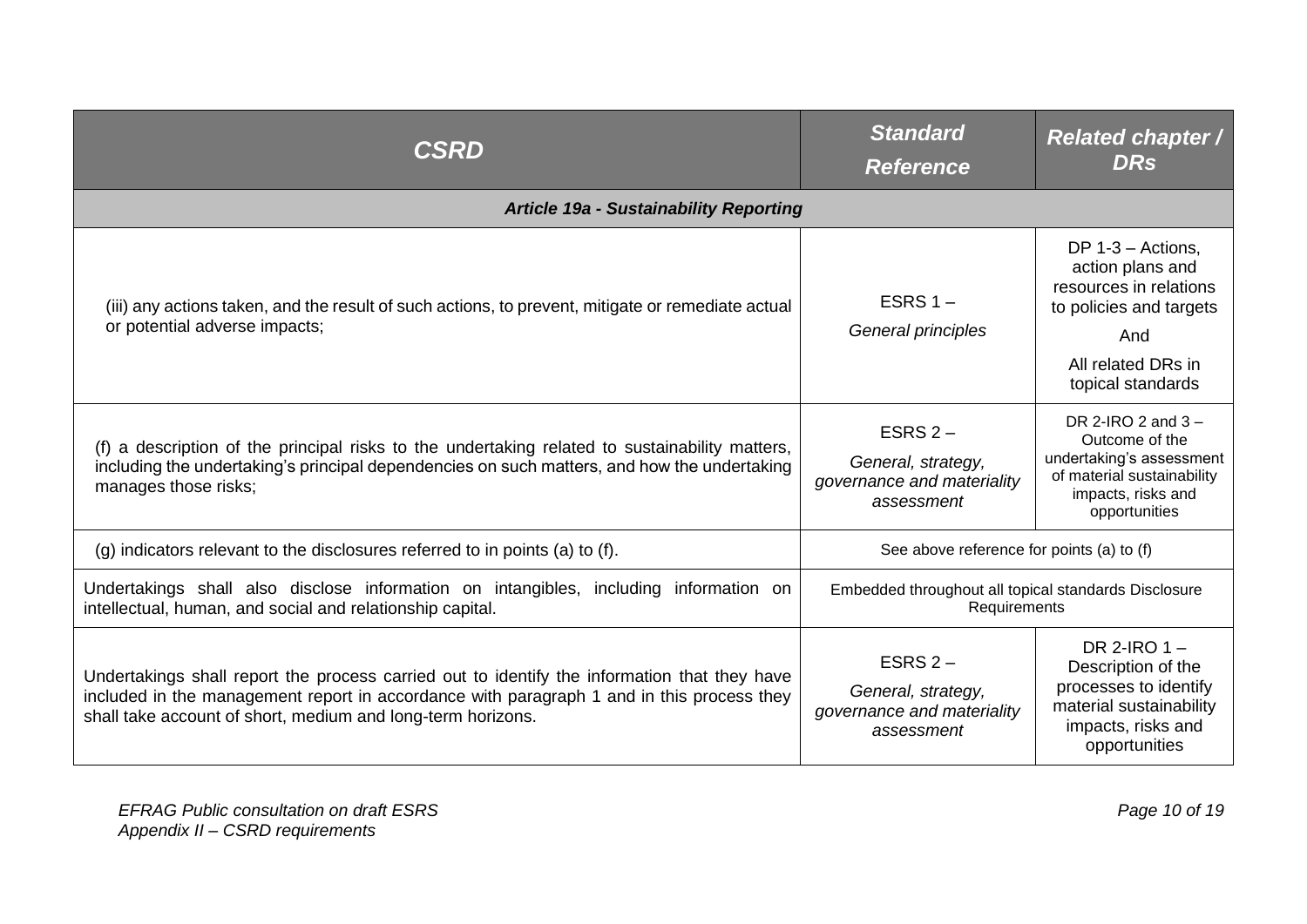| <b>CSRD</b>                                                                                                                                                                                                                                                                             | <b>Standard</b><br><b>Reference</b> | <b>Related chapter /</b><br><b>DRs</b>                                                                                                            |
|-----------------------------------------------------------------------------------------------------------------------------------------------------------------------------------------------------------------------------------------------------------------------------------------|-------------------------------------|---------------------------------------------------------------------------------------------------------------------------------------------------|
| <b>Article 19a - Sustainability Reporting</b>                                                                                                                                                                                                                                           |                                     |                                                                                                                                                   |
| The information referred to in paragraphs 1 and 2 shall contain forward-looking and<br>3-<br>retrospective information, and qualitative and quantitative information.                                                                                                                   | ESRS $1 -$<br>General principles    | Chapter 2.4 - Time<br>horizon (reporting<br>principle), embedded in<br>all relevant DRs<br>throughout the topical<br>standards                    |
| Where appropriate, the information referred to in paragraphs 1 and 2 shall contain information<br>about the undertaking's value chain, including the undertaking's own operations, products and<br>services, its business relationships and its supply chain.                           |                                     | Chapter $2.3 -$<br>Boundaries and value<br>chain (reporting<br>principle), embedded in<br>all relevant DRs<br>throughout the topical<br>standards |
| Where appropriate, the information referred to in paragraphs 1 and 2 shall also contain<br>references to, and additional explanations of, other information included in the management<br>report in accordance with Article 19 and amounts reported in the annual financial statements. |                                     | Chapter 5 - General<br>cohesiveness<br>(reporting principle),<br>embedded in all<br>relevant DRs<br>throughout the topical<br>standards           |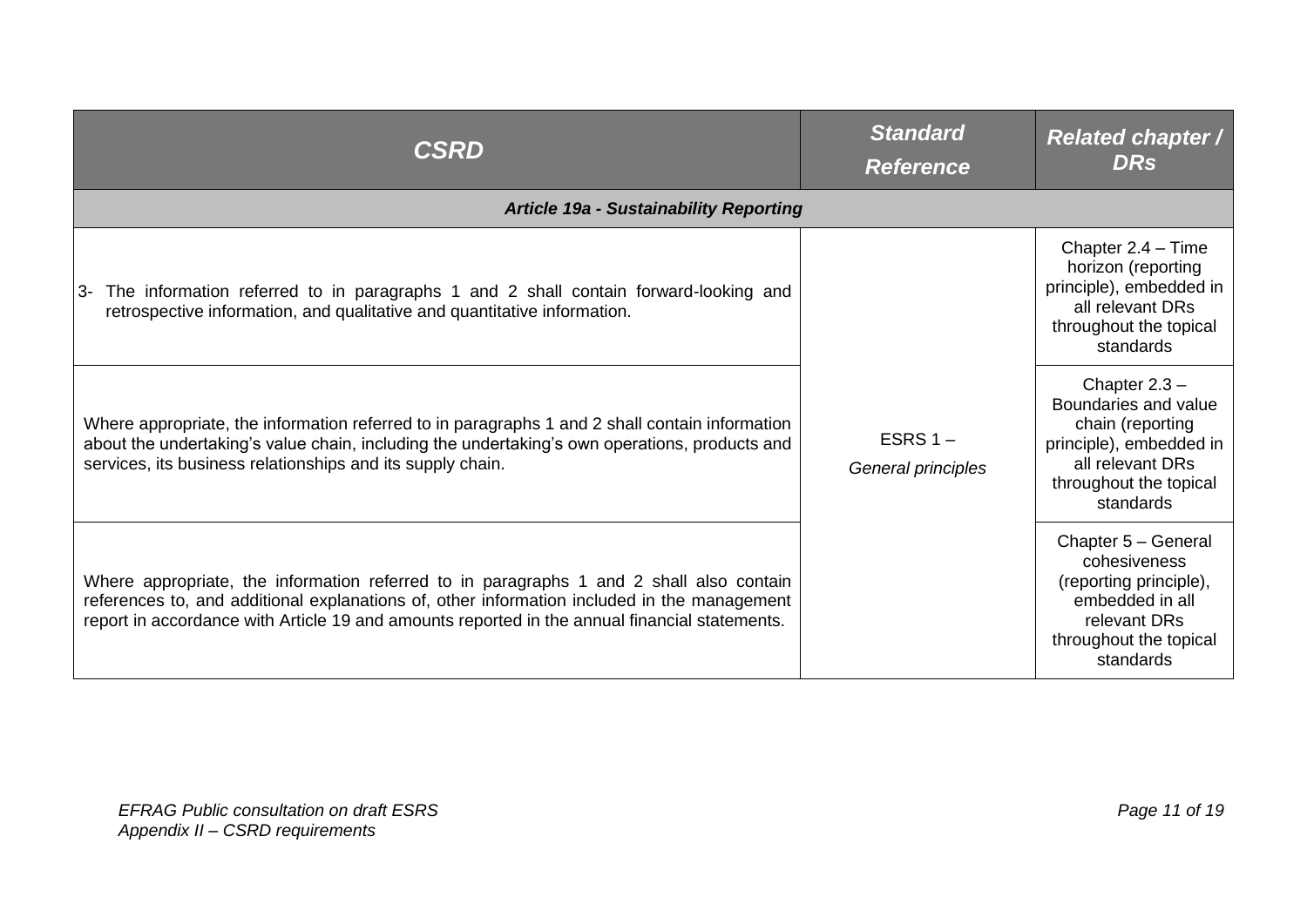| <b>CSRD</b>                                                                                                                                                                                                                                                                                                                                                                                                                                                                                                                                                                                                                                                                                     | <b>Standard</b><br><b>Reference</b>                                                                       | <b>Related chapter /</b><br><b>DRs</b>        |
|-------------------------------------------------------------------------------------------------------------------------------------------------------------------------------------------------------------------------------------------------------------------------------------------------------------------------------------------------------------------------------------------------------------------------------------------------------------------------------------------------------------------------------------------------------------------------------------------------------------------------------------------------------------------------------------------------|-----------------------------------------------------------------------------------------------------------|-----------------------------------------------|
| Article 19a / 29a - Sustainability Reporting                                                                                                                                                                                                                                                                                                                                                                                                                                                                                                                                                                                                                                                    |                                                                                                           |                                               |
| Member States may allow information relating to impending developments or matters in the<br>course of negotiation to be omitted in exceptional cases where, in the duly justified opinion of<br>the members of the administrative, management and supervisory bodies, acting within the<br>competences assigned to them by national law and having collective responsibility for that<br>opinion, the disclosure of such information would be seriously prejudicial to the commercial<br>position of the undertaking, provided that such omission does not prevent a fair and balanced<br>under-standing of the undertaking's development, performance, position and impact of its<br>activity. | Not in the remit of the ESRS                                                                              |                                               |
| $ 4-$ Undertakings shall report the information referred to in paragraphs 1 to 3 in accordance with<br>the sustainability reporting standards referred to in Article 19b.                                                                                                                                                                                                                                                                                                                                                                                                                                                                                                                       | ESRS $1 -$<br>General principles                                                                          | Chapter $1.1 -$<br><b>Complying with ESRS</b> |
| 5- By way of derogation from Article 19a, paragraphs 1 to 4, small and medium sized<br>undertakings referred to in Article 2, point (1), point (a), may report in accordance with the<br>sustainability reporting standards for small and medium sized undertakings referred to in<br>Article 19c.                                                                                                                                                                                                                                                                                                                                                                                              | Not included in set 1 of ESRS as SME-proportionate<br>standards are to be covered in a second set of ESRS |                                               |
| 6- Undertakings that comply with the requirements set out in paragraphs 1 to 4 shall be<br>deemed to have complied with the requirement set out in the third subparagraph of<br>Article 19(1).                                                                                                                                                                                                                                                                                                                                                                                                                                                                                                  | ESRS $1 -$<br>General principles                                                                          | Chapter $1.1 -$<br><b>Complying with ESRS</b> |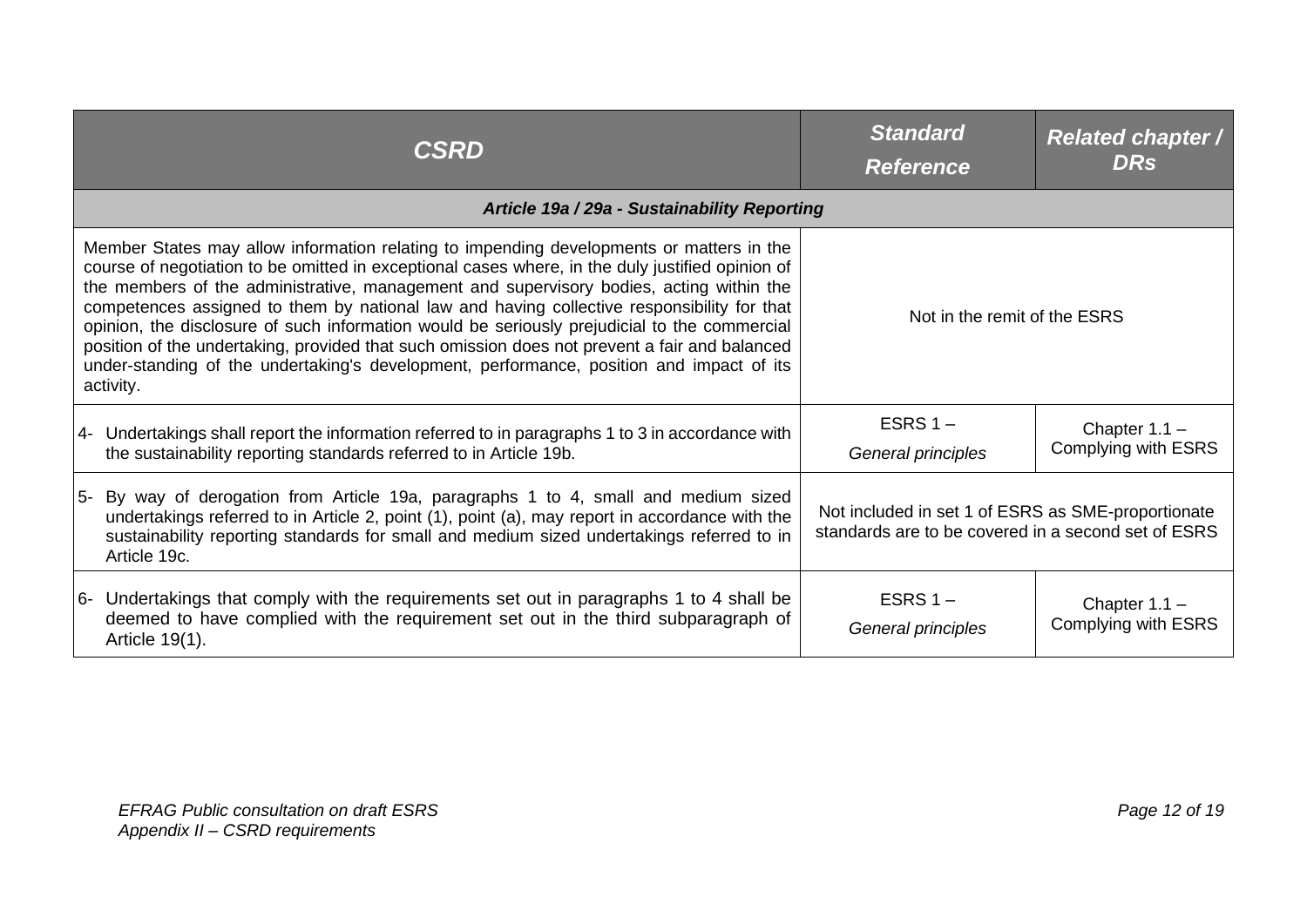| 7- An undertaking which is a subsidiary undertaking shall be exempted from the obligations |                                                      |
|--------------------------------------------------------------------------------------------|------------------------------------------------------|
| set out in paragraphs 1 to 4 if that undertaking and its subsidiary undertakings are       |                                                      |
| included in the consolidated management report of a parent undertaking, drawn up in        |                                                      |
| accordance with Articles 29 and 29a. An undertaking that is a subsidiary undertaking       |                                                      |
| from a parent undertaking that is established in a third country shall also be exempted    |                                                      |
| from the obligations set out in paragraphs 1 to 4 where that undertaking and its           |                                                      |
| subsidiary undertakings are included in the consolidated management report of that         |                                                      |
| parent undertaking and where the consolidated management report is drawn up in a           |                                                      |
| manner that may be considered equivalent, in accordance with the relevant                  |                                                      |
| implementing measures adopted pursuant to Article 23(4), point (i), of Directive           |                                                      |
| 2004/109/EC of the European Parliament and of the Council*6, to the manner required        |                                                      |
| by the sustainability reporting standards referred to in Article 19b of this Directive.    |                                                      |
| The consolidated management report of the parent undertaking referred to in                |                                                      |
| subparagraph 1 shall be published in accordance with Article 30, in the manner             |                                                      |
| prescribed by the law of the Member State by which the undertaking that is exempted        |                                                      |
| from the obligations set out in paragraphs 1 to 4 is governed.                             | Implementation scope of the CSRD is not in the remit |
| The Member State by which the undertaking that is exempted from the obligations set        | of the ESRS                                          |
| out in paragraphs 1 to 4 is governed, may require that the consolidated management         |                                                      |
| report referred to in the first subparagraph of this paragraph is published in an official |                                                      |
| language of the Member State or in a language customary in the sphere of international     |                                                      |
| finance, and that any necessary translation into those languages is certified.             |                                                      |
| The management report of an undertaking that is exempted from the obligations set out      |                                                      |
| in paragraphs 1 to 4 shall contain all of the following information:                       |                                                      |
|                                                                                            |                                                      |
| (a) the name and registered office of the parent undertaking that reports information at   |                                                      |
| group level in accordance with Articles 29 and 29a, or in a manner that may be             |                                                      |
| considered equivalent, in accordance with the implementing measures adopted                |                                                      |
| pursuant to Article 23(4), point (i) of Directive 2004/109/EC, to the manner required      |                                                      |
| by the sustainability reporting standards referred to in Article 19b;                      |                                                      |
| (b) the fact that the undertaking is exempted from the obligations set out in paragraphs   |                                                      |
| 1 to 4 of this Article.                                                                    |                                                      |
|                                                                                            |                                                      |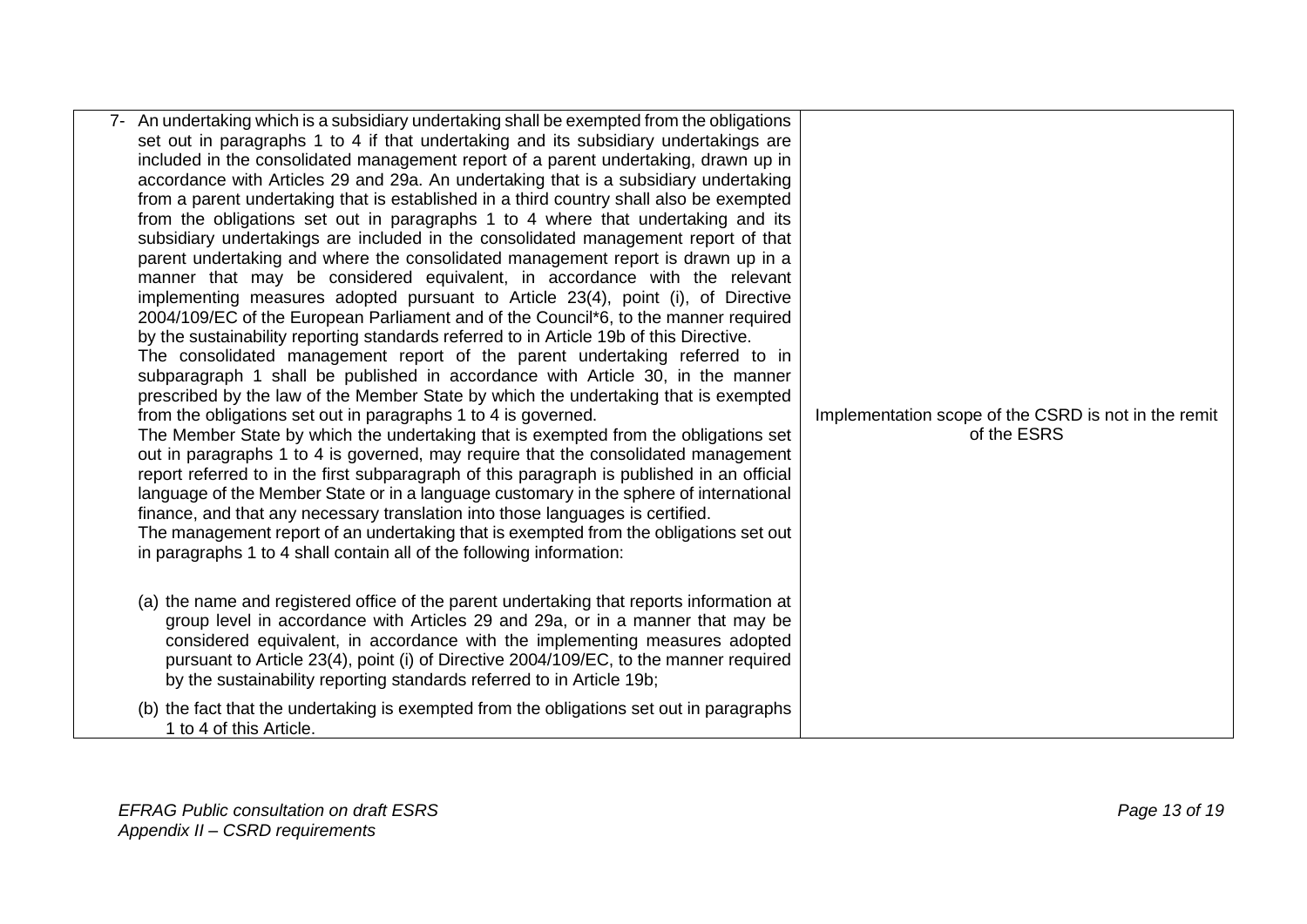| CSRD                                                                                                                                                                                                                                                                                                                                                                                                                            | <b>Standard</b><br><b>Reference</b>                                             | <b>Related chapter /</b><br><b>DRs</b> |
|---------------------------------------------------------------------------------------------------------------------------------------------------------------------------------------------------------------------------------------------------------------------------------------------------------------------------------------------------------------------------------------------------------------------------------|---------------------------------------------------------------------------------|----------------------------------------|
| Article 19b - Sustainability reporting standards                                                                                                                                                                                                                                                                                                                                                                                |                                                                                 |                                        |
| 1- The Commission shall adopt delegated acts in accordance with Article 49 to provide for<br>sustainability reporting standards. Those sustainability reporting standards shall specify<br>the information that undertakings are to report in accordance with Articles 19a and 29a<br>and, where relevant, shall specify the structure in which that information shall be reported.<br>In particular:                           | Framing the approach to the adoption of standards by<br>the European Commission |                                        |
| (a) by 31 October 2022, the Commission shall adopt delegated acts specifying the<br>information that undertakings are to report in accordance with paragraphs 1 and 2 of Article<br>19a, and at least specifying information corresponding to the needs of financial market<br>participants subject to the disclosure obligations of Regulation (EU) 2019/2088.                                                                 | Setting the scope of ESRS Set 1 Exposure Drafts                                 |                                        |
| (b) by 31 October 2023, the Commission shall adopt delegated acts specifying:<br>(i) complementary information that undertakings shall report with regard to the<br>sustainability matters and reporting areas listed in Article 19a(2), where necessary;<br>(ii) information that undertakings shall report that is specific to the sector in which they<br>operate.                                                           | Setting the scope of ESRS set 2 Exposure Drafts                                 |                                        |
| The Commission shall, at least every three years after its date of application, review any<br>delegated act adopted pursuant to this Article, taking into consideration the technical advice<br>of the European Financial Reporting Advisory Group (EFRAG), and where necessary shall<br>amend such delegated act to take into account relevant developments, including<br>developments with regard to international standards. | N/A                                                                             |                                        |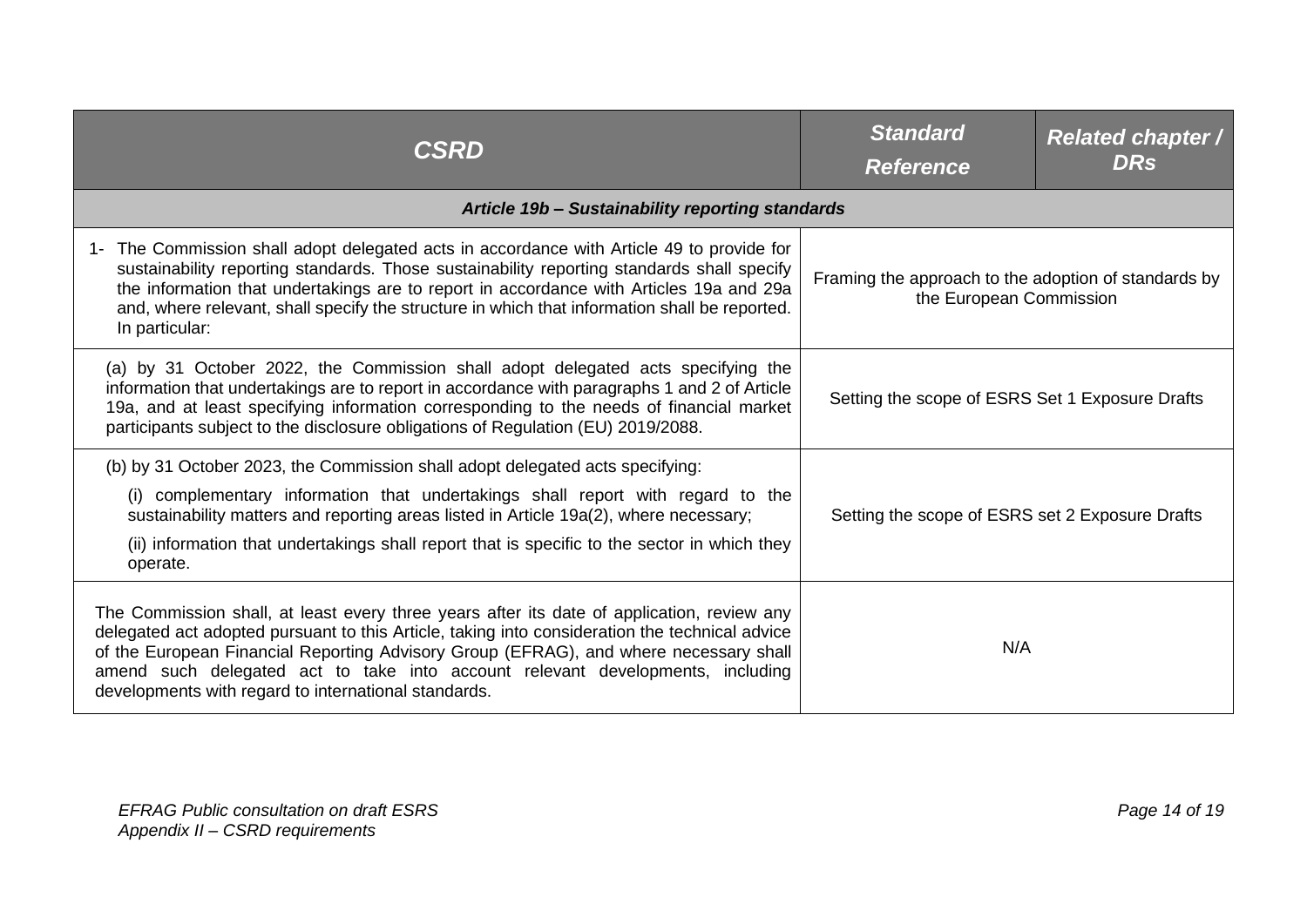| <b>CSRD</b>                                                                                                                                                                                                                                | <b>Standard</b><br><b>Reference</b>            | <b>Related chapter /</b><br><b>DRs</b>                          |
|--------------------------------------------------------------------------------------------------------------------------------------------------------------------------------------------------------------------------------------------|------------------------------------------------|-----------------------------------------------------------------|
| Article 19b - Sustainability reporting standards                                                                                                                                                                                           |                                                |                                                                 |
| 2- The sustainability reporting standards referred to in paragraph 1 shall require that the<br>information to be reported is understandable, relevant, representative, verifiable,<br>comparable, and is represented in a faithful manner. | ESRS $1 -$<br>General principles               | Chapter $2.1 -$<br>characteristics of<br>information (reporting |
| The sustainability reporting standards shall, taking into account the subject matter of a<br>particular standard:                                                                                                                          |                                                | principle), embedded in<br>all standards                        |
| (a) specify the information that undertakings are to disclose about environmental factors,<br>including information about:<br>(i) climate change mitigation;<br>(ii) climate change adaptation;                                            | ESRS E1 $-$<br>Climate change                  | <b>ALL</b>                                                      |
| (iii) water and marine resources;                                                                                                                                                                                                          | ESRS E3 - Water and<br>marine resources        | <b>ALL</b>                                                      |
| (iv) resource use and circular economy;                                                                                                                                                                                                    | ESRS E5 - Resource use<br>and circular economy | <b>ALL</b>                                                      |
| (v) pollution;                                                                                                                                                                                                                             | <b>ESRS E2 - Pollution</b>                     | ALL                                                             |
| (vi) biodiversity and ecosystems;                                                                                                                                                                                                          | ESRS E4 - Biodiversity and<br>ecosystems       | <b>ALL</b>                                                      |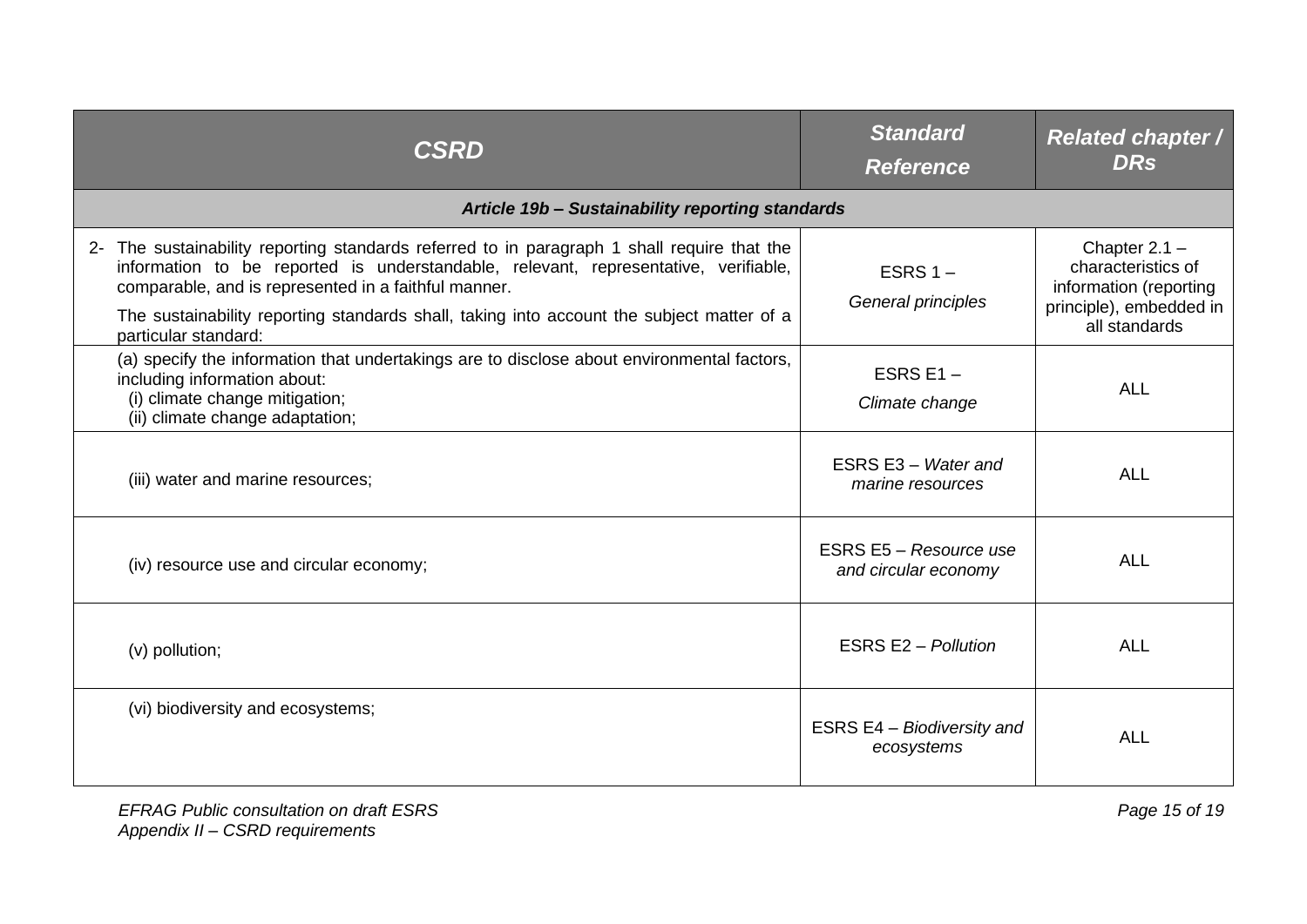| <b>CSRD</b>                                                                                                                                                                                                                                                                                                                                                                                                   | <b>Standard</b><br><b>Reference</b>                                                                                                             | <b>Related chapter /</b><br><b>DRs</b> |
|---------------------------------------------------------------------------------------------------------------------------------------------------------------------------------------------------------------------------------------------------------------------------------------------------------------------------------------------------------------------------------------------------------------|-------------------------------------------------------------------------------------------------------------------------------------------------|----------------------------------------|
| Article 19b - Sustainability reporting standards                                                                                                                                                                                                                                                                                                                                                              |                                                                                                                                                 |                                        |
| (b) specify the information that undertakings are to disclose about social factors, including<br>information about:                                                                                                                                                                                                                                                                                           |                                                                                                                                                 |                                        |
| (i) equal opportunities for all, including gender equality and equal pay for equal work,<br>training and skills development, and employment and inclusion of people with disabilities;                                                                                                                                                                                                                        | ESRS $S1 -$<br>Own workforce                                                                                                                    | <b>DR S1-9</b><br>DR S1-16 to 20       |
| (ii) working conditions, including secure and adaptable employment, wages, social<br>dialogue, collective bargaining and the involvement of workers, work-life balance, and a<br>healthy, safe and well-adapted work environment;                                                                                                                                                                             | ESRS $S1 -$<br>Own workforce                                                                                                                    | DR S1-10 to 15<br>DR S1-21 to 26       |
| (iii) respect for the human rights, fundamental freedoms, democratic principles and<br>standards established in the International Bill of Human Rights and other core UN human<br>rights conventions, the International Labour Organization's Declaration on Fundamental<br>Principles and Rights at Work and the ILO fundamental conventions and the Charter of<br>Fundamental Rights of the European Union. | ESRS S1 - Own workforce<br>ESRS S2 - Workers in the<br>value chain<br>ESRS S3 - Affected<br>communities<br>ESRS S4 - Consumers and<br>end-users | <b>ALL</b>                             |
| (c) specify the information that undertakings are to disclose about governance factors,<br>including information about:                                                                                                                                                                                                                                                                                       |                                                                                                                                                 |                                        |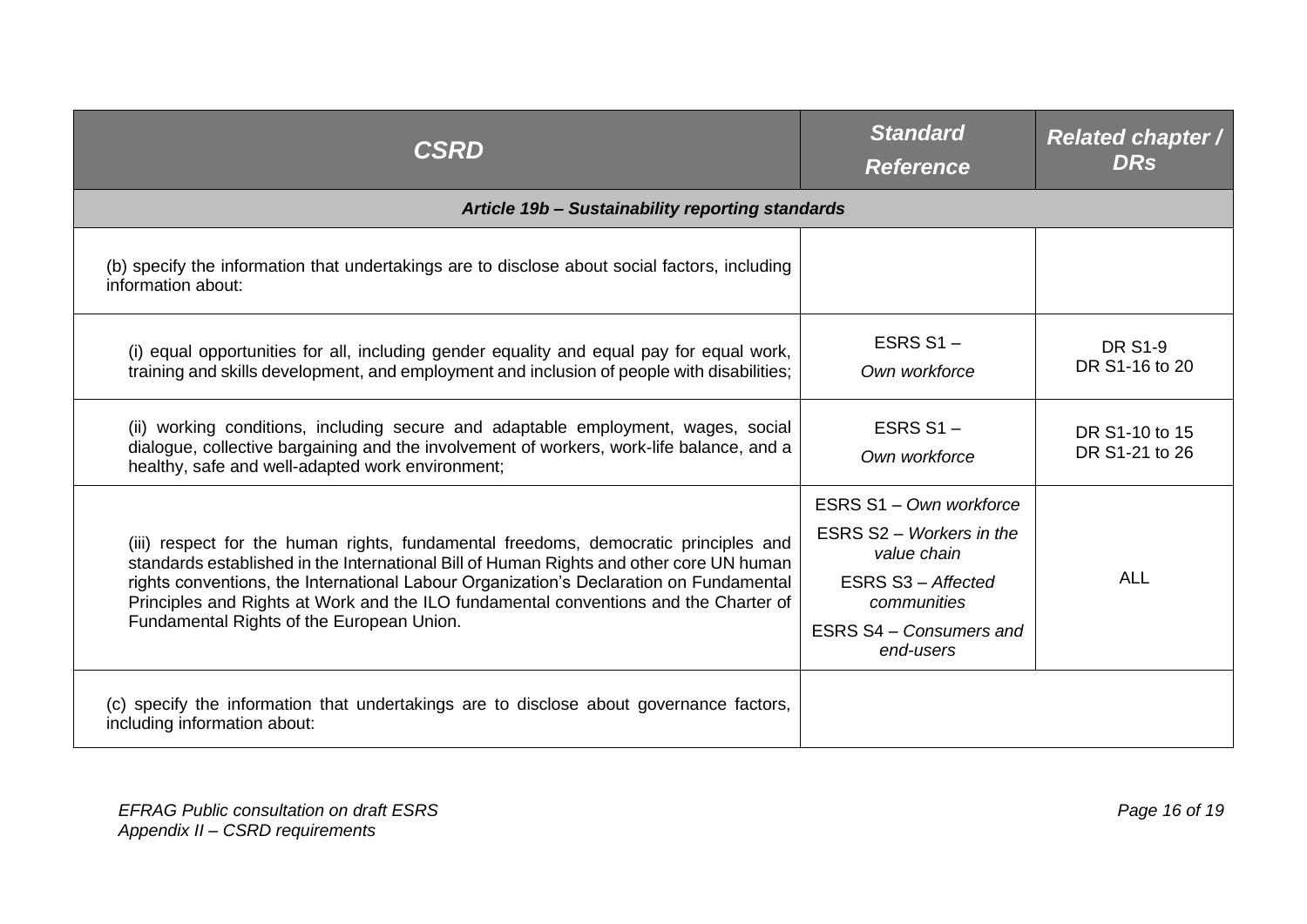| <b>CSRD</b>                                                                                                                                                     | <b>Standard</b><br><b>Reference</b>                                                              | <b>Related chapter /</b><br><b>DRs</b>                                                                         |
|-----------------------------------------------------------------------------------------------------------------------------------------------------------------|--------------------------------------------------------------------------------------------------|----------------------------------------------------------------------------------------------------------------|
| Article 19b - Sustainability reporting standards                                                                                                                |                                                                                                  |                                                                                                                |
| (i) the role of the undertaking's administrative, management and supervisory bodies,<br>including with regard to sustainability matters, and their composition; | ESRS 2 - General, strategy,<br>governance and materiality<br>assessment<br>ESRS G1 - Governance, | DR 2-GOV $1 -$ Roles<br>and responsibilities of<br>the administrative,<br>management and<br>supervisory bodies |
|                                                                                                                                                                 | risk management and<br>internal control                                                          | DR G1-1 - Governance<br>structure and<br>composition                                                           |
| (ii) business ethics and corporate culture, including anti-corruption and anti-bribery;                                                                         | ESRS G2 - Business<br>conduct                                                                    | DR G2-1 to 6                                                                                                   |
| (iii) political engagements of the undertaking, including its lobbying activities;                                                                              |                                                                                                  | <b>DR G2-9</b>                                                                                                 |
| (iv) the management and quality of relationships with business partners, including<br>payment practices;                                                        |                                                                                                  | <b>DR G2-10</b>                                                                                                |
| (v) the undertaking's internal control and risk management systems, including in relation<br>to the undertaking's reporting process.                            | ESRS G1 - Governance,<br>risk management and<br>internal control                                 | <b>ALL</b>                                                                                                     |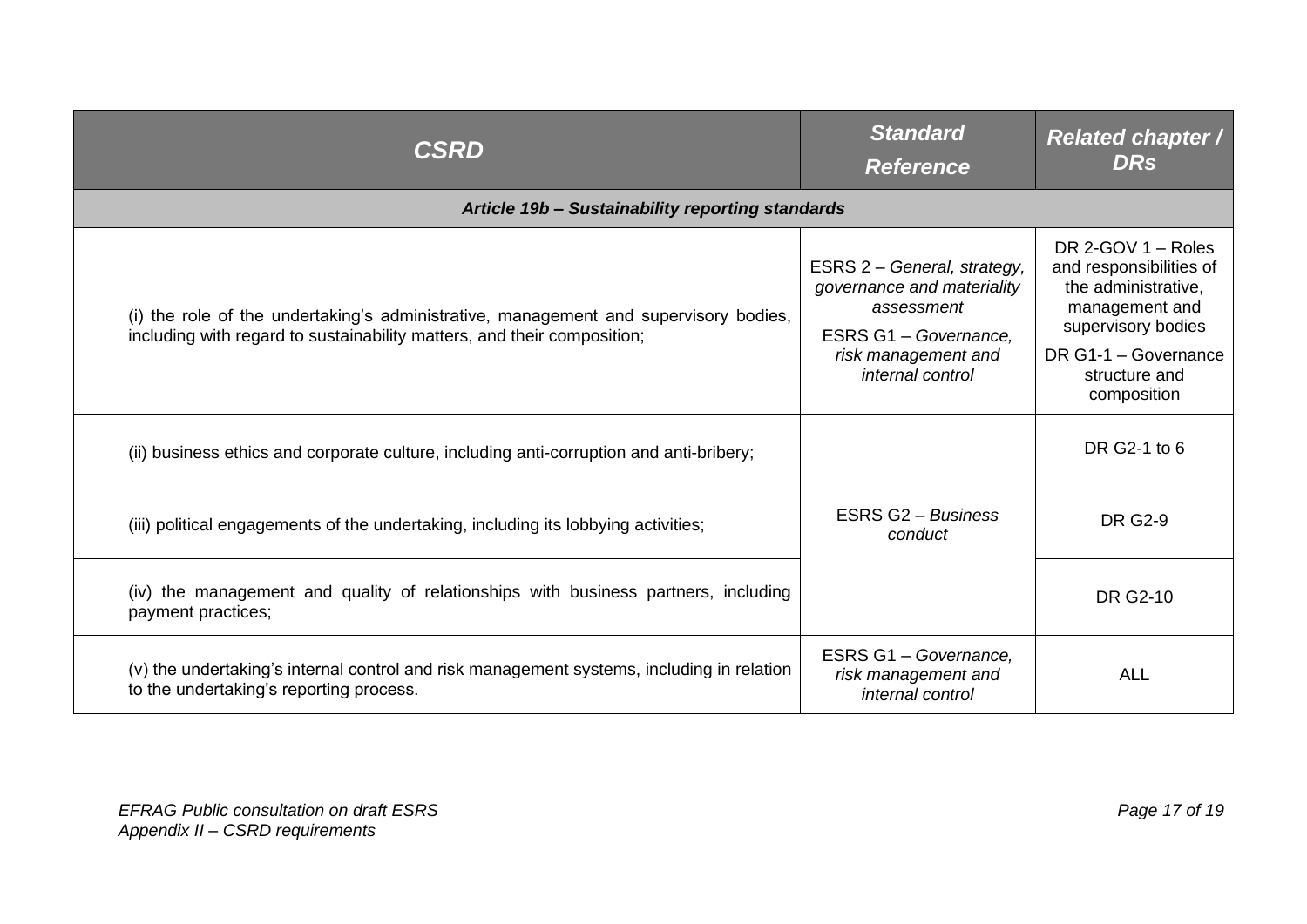| <b>CSRD</b>                                                                                                                                                                                                                                                                                                                                                                                                                                                                                                                                                                                                                                                                                                                                                                                                                                                                                                                                                                                                                                                                                                                                                                                                                                                                                                                                                                                            | <b>Standard</b><br><b>Reference</b>                              | <b>Related chapter /</b><br><b>DRs</b> |
|--------------------------------------------------------------------------------------------------------------------------------------------------------------------------------------------------------------------------------------------------------------------------------------------------------------------------------------------------------------------------------------------------------------------------------------------------------------------------------------------------------------------------------------------------------------------------------------------------------------------------------------------------------------------------------------------------------------------------------------------------------------------------------------------------------------------------------------------------------------------------------------------------------------------------------------------------------------------------------------------------------------------------------------------------------------------------------------------------------------------------------------------------------------------------------------------------------------------------------------------------------------------------------------------------------------------------------------------------------------------------------------------------------|------------------------------------------------------------------|----------------------------------------|
| Article 19b - Sustainability reporting standards                                                                                                                                                                                                                                                                                                                                                                                                                                                                                                                                                                                                                                                                                                                                                                                                                                                                                                                                                                                                                                                                                                                                                                                                                                                                                                                                                       |                                                                  |                                        |
| When adopting delegated acts pursuant to paragraph 1, the Commission shall take<br>account of:<br>(a) the work of global standard-setting initiatives for sustainability reporting, and existing<br>standards and frameworks for natural capital accounting, responsible business conduct,<br>corporate social responsibility, and sustainable development;<br>(b) the information that financial market participants need to comply with their disclosure<br>obligations laid down in Regulation (EU) 2019/2088 and the delegated acts adopted<br>pursuant to that Regulation;<br>(c) the criteria set out in the delegated acts adopted pursuant to Regulation (EU) 2020/852;<br>(d) the disclosure requirements applicable to benchmarks administrators in the benchmark<br>statement and in the benchmark methodology and the minimum standards for the<br>construction of EU Climate Transition Benchmarks and EU Paris-aligned Benchmarks in<br>accordance with Commission Delegated Regulations (EU) 2020/1816, (EU) 2020/1817<br>and (EU) 2020/1818;<br>(e) the disclosures specified in the implementing acts adopted pursuant to Article 434a of<br>Regulation (EU) No 575/2013;<br>(f) Commission Recommendation 2013/179/EU;<br>(g) Directive 2003/87/EC of the European Parliament and of the Council;<br>(h) Regulation (EC) No 1221/2009 of the European Parliament and of the Council. | Provisions guiding all ESRS and their Disclosure<br>Requirements |                                        |